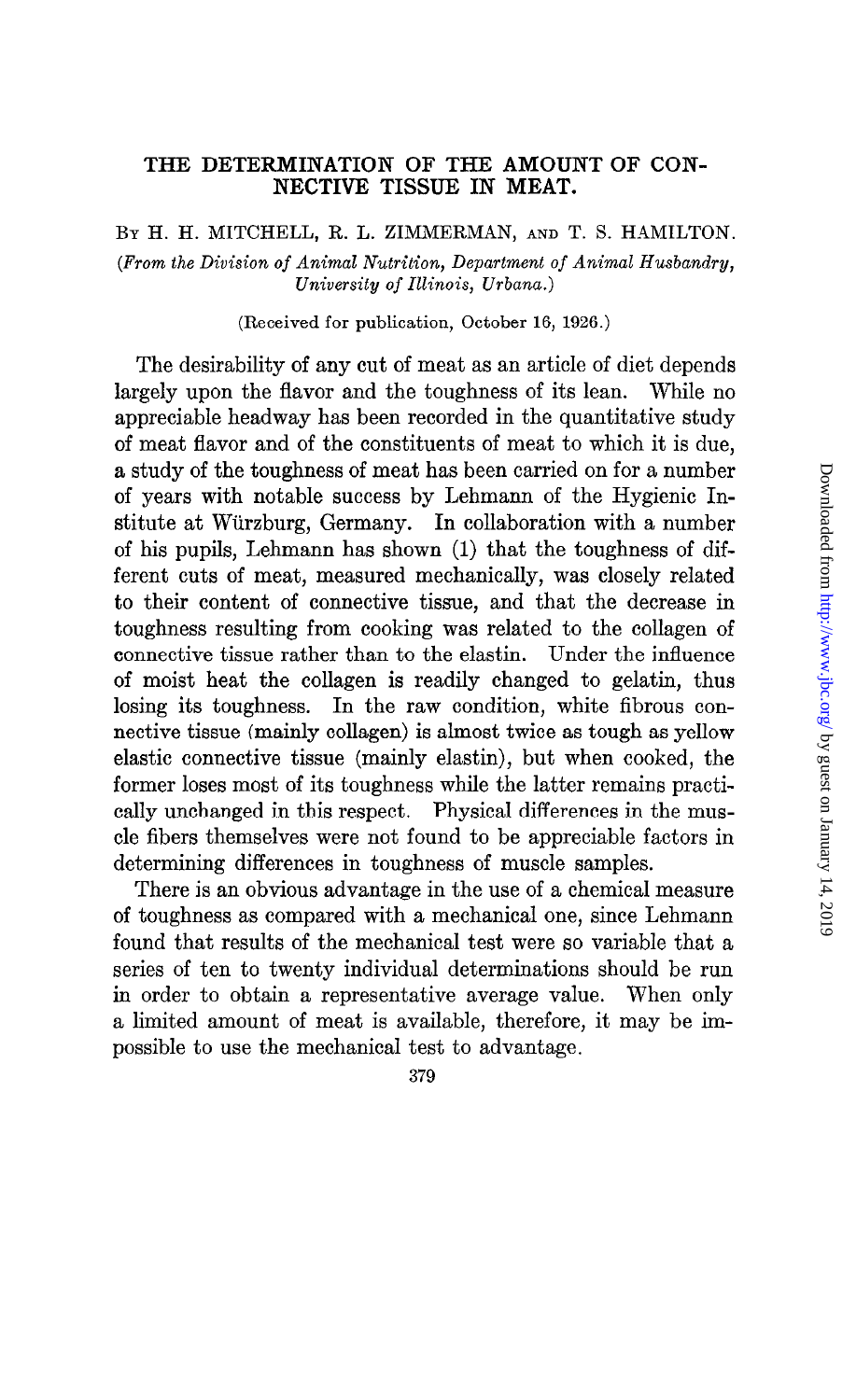Two methods were used in determining the connective tissue content of different muscles. One was a purely mechanical method developed by Schindler (2) in which a weighed portion of meat was simply scraped parallel with the fibers with a moderately sharp knife. The muscle cells are said to be easily scraped away, leaving a white framework of connective tissue fibers, which may be weighed either in the moist or in the dry condition.

In the same laboratory, Schepilewsky (3) worked out a chemical method for determining the connective tissue in flesh. In this method the muscle tissue is removed largely by mechanical means, consisting of trituration in a mortar with water, and sieving. The last traces are removed by treatment for 15 hours with cold 5 per cent sodium hydroxide solution. The separation of collagen and elastin is accomplished by treatment with hot alkali, in which the collagen is converted to gelatin and goes into solution.

We have followed the Schepilewsky method on a number of samples of meat and on white tendon obtained from pig shanks. We have found that a satisfactory filtration of the cold alkaline solutions is difficult, and we have obtained clear indications that collagen is appreciably soluble in 5 per cent sodium hydroxide, the solution used to remove the last traces of muscle tissue. Two samples of beef rib were submitted to the Schepilewsky method and to the method developed in this laboratory, which will be described later; in both cases, the gelatin results of the Schepilewsky method were only a small fraction of the results of the new method in which no alkaline extraction is used. A sample of white tendon was obtained by freezing pig tendons and slicing them in the frozen condition into thin sections. The sliced tendon (30 gm.) was then thoroughly macerated for 90 minutes with 300 cc. of water in a small ball mill. The water treatment and the sieving, followed by the treatment with cold alkali, was done according to Schepilewsky's directions. The filtrate, however, was cloudy, and contained over 50 per cent of the total nitrogen of the tendon. Upon acidification with acetic acid, a white cloudy precipitate separated, which was filtered off. The filtrate was clear and gave a deep color with the biuret test. Although no quantitative determination of the nitrogen contained in this clear solution was made, it was clearly evident that con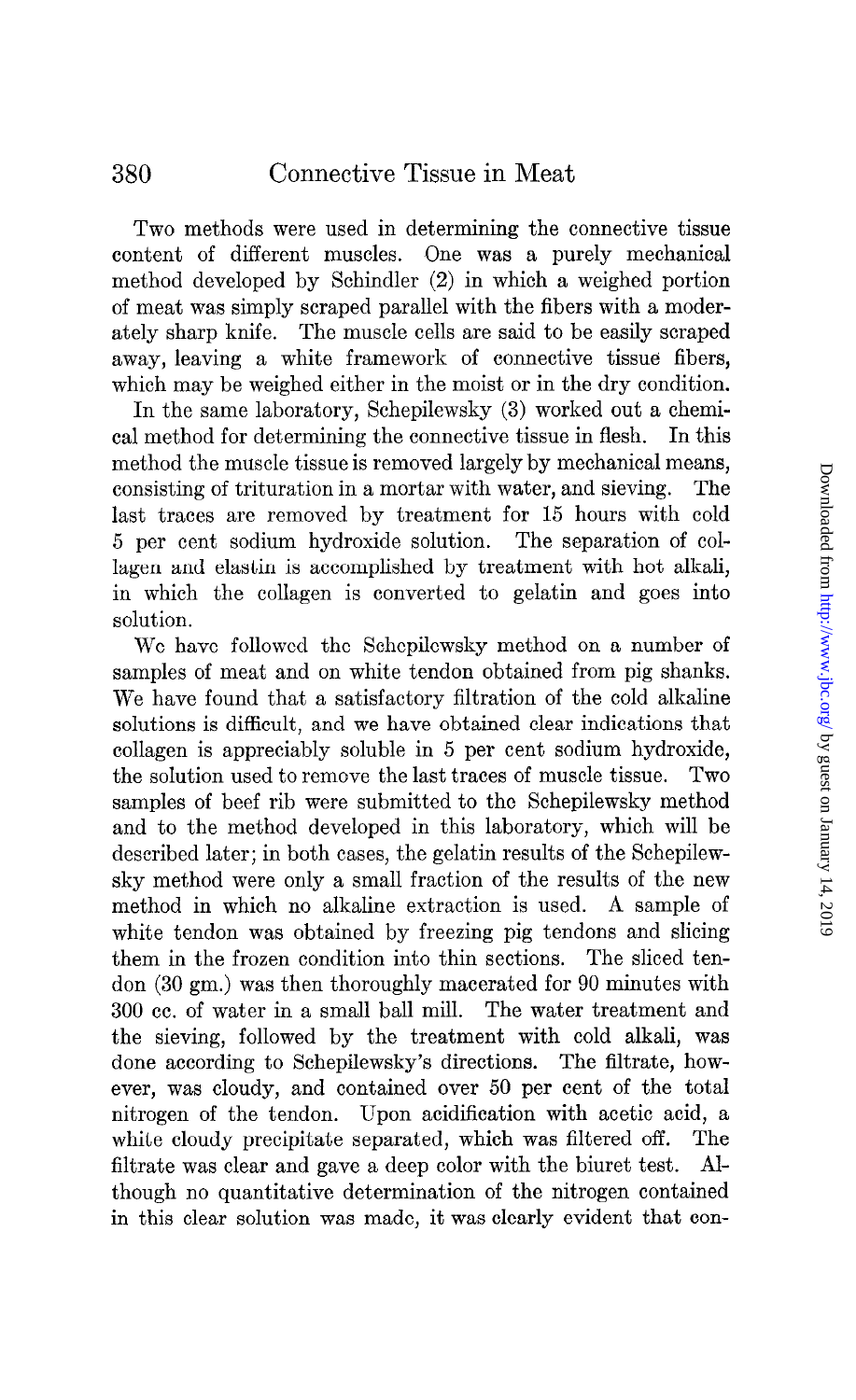siderable amounts of collagen nitrogen had been dissolved in the cold alkali.

It seems evident that a sharp separation of residual muscle stroma proteins from the characteristic proteins of connective tissue, collagen and elastin, is difficult if not impossible of attainment by either physical or chemical means. However, a more satisfactory separation than that accomplished by treatment with cold 5 per cent alkali would seem to be essential. We have adopted the following procedure. After the removal of most of the muscle tissue by cold water extraction and mechanical separation on a sieve, according to a method equivalent to that of Schepilewsky, the collagen is converted into gelatin by heating in the autoclave, and is removed by exhaustive hot water extraction. There is no reason to suspect that the water-insoluble proteins of the residual muscle tissue would be soluble in hot water. The residue remaining from this treatment is then digested with an alkaline trypsin solution at approximately 40°C. The muscle proteins are readily digested by trypsin while elastin is quite resistant.

In 1910, Baumstark and Cohnheim (4) showed that in vitro digestion of small pieces of meat (2 to 3 cm. long and 1 cm. in diameter) with pancreatic juice for 36 hours, removed the muscle fibers, leaving the connective tissue framework apparently intact. They concluded that digestion of connective tissue in vivo must be brought about by pepsin either in the stomach or in the upper part of the small intestine. The great resistance of elastin to tryptic digestion was amply confirmed by Abderhalden and Strauch (5) and Abderhalden and Meyer (6). In these investigations it was further shown that elastin readily adsorbs pepsin in the stomach and that the hydrolysis of elastin by this adsorbed pepsin continued throughout the length of the small intestine. Thus, elastin and possibly also collagen, are digested in vivo almost entirely through the action of the gastric protease, pepsin.

Trypsin does slowly attack elastin (5, 7), so that the separation of muscle proteins and elastin by means of tryptic digestion is only an approximation, the success of which will depend upon the choice of a time of reaction such that the error is least. The digestion of meat in vitro by trypsin in alkaline solution fully confirmed the results of preceding investigators. In 12 hours,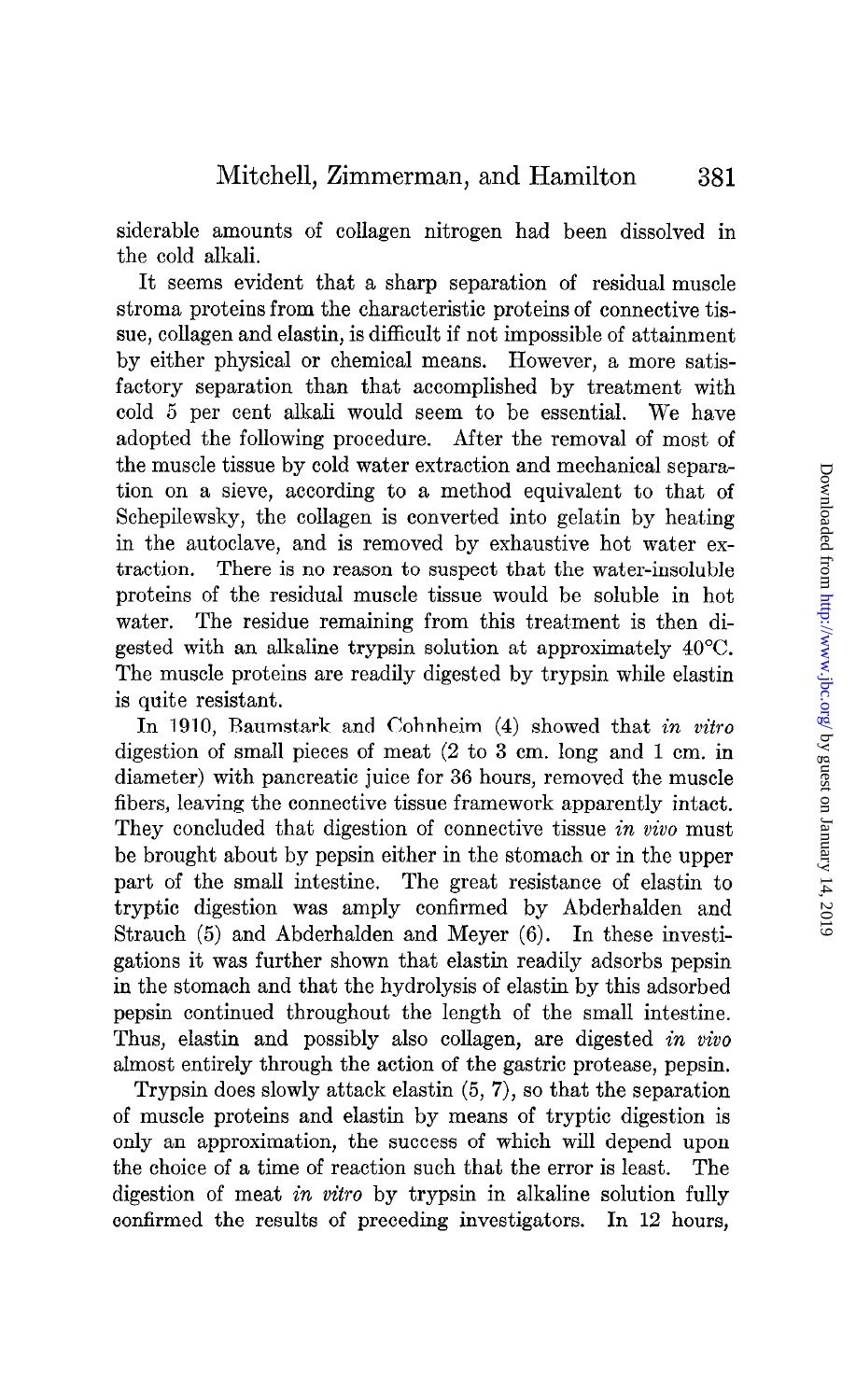the muscle tissue was obviously largely if not entirely removed, leaving the white fibers of connective tissue. In the case of a sample of lean meat from the ribs of a 3 year old steer, it was found that at the end of 16 hours digestion, 36.3 per cent of the total nitrogen was undissolved, at the end of 24 hours, 32.8 per cent remained, and at the end of 40 hours, 27.5 per cent. A digestion period of 16 hours was adopted.

The filtration of the tryptic digest presented difficulties, since the alkali could not be neutralized without bringing down a precipitate of partially hydrolyzed protein. The expedient was finally adopted of filtering through a 120 mesh sieve.

While it might be considered that the connective tissue proteins might well be determined simply by means of the trypsin digestion, since collagen as well as elastin is extremely resistant to tryptic action (8), our attempts to devise such a method were not particularly successful. Satisfactory duplicates were difficult to obtain. Furthermore, since the separation is only approximate under the best of conditions, it would seem that the error would be the less the smaller the amounts of the separable proteins to be digested.

## Description of Method.

The method finally adopted for the determination of the characteristic proteins of connective tissue in meat may be described as follows: Free the meat from all visible fat and surrounding connective tissue. Grind the sample through a meat chopper using a medium cutting plate. All meat remaining in the mill should be removed and thoroughly mixed with the ground sample.

Duplicate samples varying in weight from 25 to 100 gm. each may be used. The more connective tissue there is in the sample the smaller need the sample be. Place the sample in a small ball mill with 300 cc. of distilled water and macerate for 90 minutes. Transfer the sample onto a 40 mesh sieve, rejecting the filtrate. Wash the residue by taking up in 150 to 300 cc. of cold water, stirring thoroughly in a beaker, and filtering through the 40 mesh sieve. Repeated tests have shown that seven washings are sufficient to remove practically all of the water- soluble protein and most of the finely divided granular material.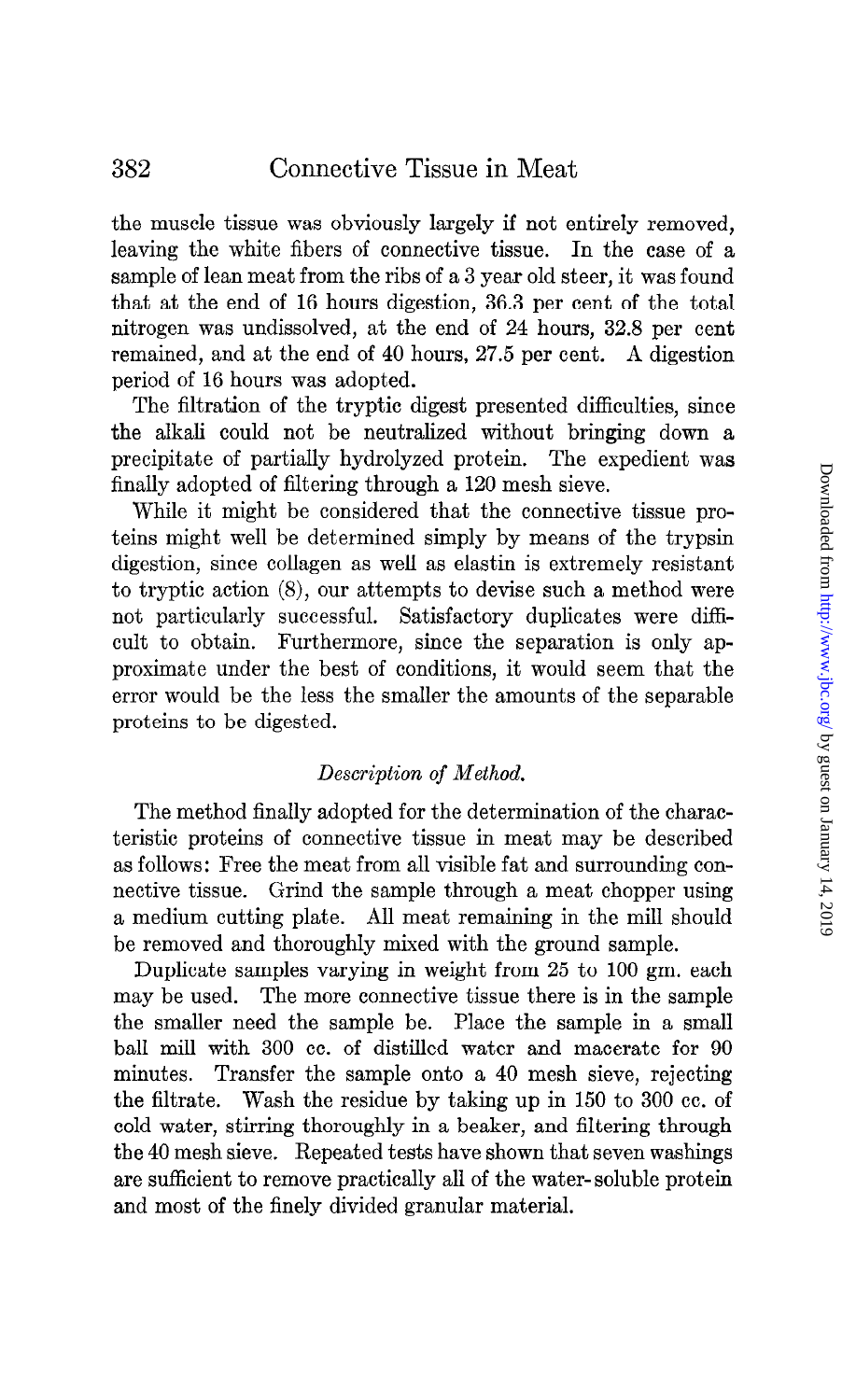Transfer the residue from the sieve.to an 800 cc. beaker. Bring the volume up to about 400 cc., cover with a watch-glass, and heat for 2 hours in an autoclave under 16 to 18 pounds pressure. Release the pressure in the autoclave gradually and do not disturb the beakers for at least 5 minutes after the door is opened, for as long as the contents of the beakers are superheated there is danger of loss. Decant the hot supernatant liquid through a fluted filter paper, collecting the filtrate in a 1 liter volumetric flask. Wash the residue on the filter back into the beaker with 100 cc. of hot water, boil for a few minutes, and filter again. Repeat this process five times, or until the washings give only a constant faint color with the biuret test. Make the combined filtrates in the volumetric flask up to the mark and take aliquots for total nitrogen determinations.

Wash the residue on the filter back into a 400 cc. beaker with  $100$  cc. of cold trypsin solution.<sup>1</sup> Add 3 cc. of a mixture of chloroform and toluene and digest for 16 hours in the constant temperature oven at 38-4O"C. Heat the solution to boiling, filter the trypsin extract through a 120 mesh sieve, and wash the residue three times with hot water, filtering each time through the sieve. Reject the filtrates. Determine total nitrogen in the residue by transferring to a Kjeldahl flask with water, digesting in the usual manner, and taking aliquots for distillation.

The nitrogen taken out by treatment in the autoclave and extraction with hot water is considered to be collagen nitrogen, and the nitrogen in the final residue, elastin nitrogen. The results are conveniently expressed in percentages of the total nitrogen of the meat.

There may be some question as to whether the results obtained for elastin may not include some of the other proteins of connective tissue. The coagulable proteins and the nucleoproteins of connective tissue, in so far as they are not removed by sieving in the initial process of the method, would presumably be dissolved during the tryptic digestion. The mucoid of connective tissue may also be dissolved at this stage, though no positive statement as to this can be made. In any case, the mucoid contamination

<sup>&</sup>lt;sup>1</sup> The trypsin solution is made as follows: 1.5 gm. of powdered trypsin (we use a product put out by Fairchild Brothers and Foster of New York) and 6 gm. of sodium carbonate dissolved in 2 liters of water.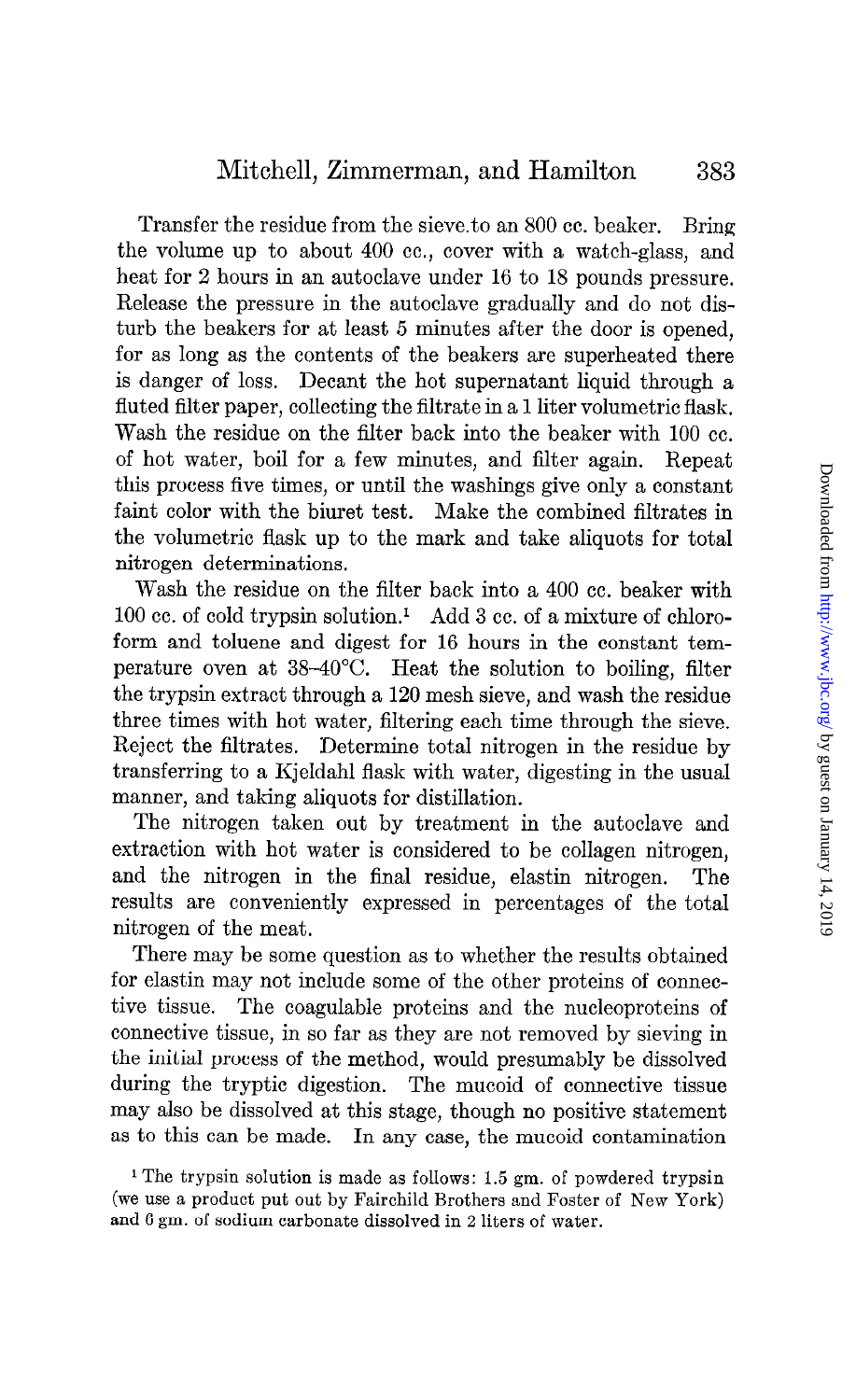| Sample<br>No.  | Description of sample.                                         | Total<br>nitrogen<br>in<br>sample. | Collagen<br>nitrogen<br>in per cent<br>of total. | Elastin<br>nitrogen<br>in per cent<br>of total. | Collagen<br>$+$ elastin<br>nitrogen<br>in per cent<br>of total. |
|----------------|----------------------------------------------------------------|------------------------------------|--------------------------------------------------|-------------------------------------------------|-----------------------------------------------------------------|
| 1              | Beef rib.                                                      | per cent<br>3.19                   | 8.4<br>7.9                                       | 6.4<br>7.2                                      | 14.8<br>15.1                                                    |
| $\overline{2}$ | $\mathfrak{c}$<br>$\epsilon$                                   | 3.29                               | $2.5\,$<br>3.0                                   | 8.1<br>8.0                                      | 10.6<br>11.0                                                    |
| 3              | $\alpha$<br>$\alpha$                                           | 3.65                               | 9.4<br>9.1                                       | 47<br>5.1                                       | 14.1<br>14.2                                                    |
| 4              | $\epsilon$<br>$\mathfrak{c}$                                   | 3.35                               | 4.2<br>4.2                                       | 8.7<br>8.2                                      | 12.9<br>12.4                                                    |
| 5              | t c<br>shank.                                                  | 3.42                               | 7.5<br>6.2                                       | 14.4<br>12.0                                    | 21.9<br>18.2                                                    |
| 6              | Pork tenderloin.                                               | 3.68                               | 3.0<br>2.3                                       | 1.7<br>1.8                                      | 4.7<br>4.2                                                      |
| 7              | Chicken, composite bone-<br>less meat from 2 lb.<br>cockerels. | 3.63                               | 19.6                                             | 5.2                                             | 24.8                                                            |
| 8              | Chicken, composite bone-<br>less meat from 2 lb.<br>pullets.   | 3.48                               | 17.8<br>18.0                                     | 3.7<br>4.1                                      | 21.5<br>22.1                                                    |
| 9              | Chicken, composite bone-<br>less meat from 3 lb.<br>pullets.   | 3.28                               | 15.1<br>14.4                                     | 1.0<br>0.6                                      | 16.1<br>15.0                                                    |
| 10             | Chicken, composite bone-<br>less meat from 4 lb.<br>cockerels. | 3.61                               | 20.5<br>20.8                                     | 0.6<br>0.5                                      | 21.1<br>21.3                                                    |
| 11             | Chicken, breast muscle<br>from 3<br>$1b$ .<br>cockerel.        | 3.24                               | 2.1<br>1.1                                       | 0.8<br>0.6                                      | 2.9<br>1.7                                                      |
| 12             | Chicken, thigh muscle<br>from 3 lb. cockerel.                  | 3.21                               | 2.4<br>2.0                                       | 3.7<br>6.5                                      | 6.1<br>8.5                                                      |

TABLE I. Connective Tissue Proteins in Meat.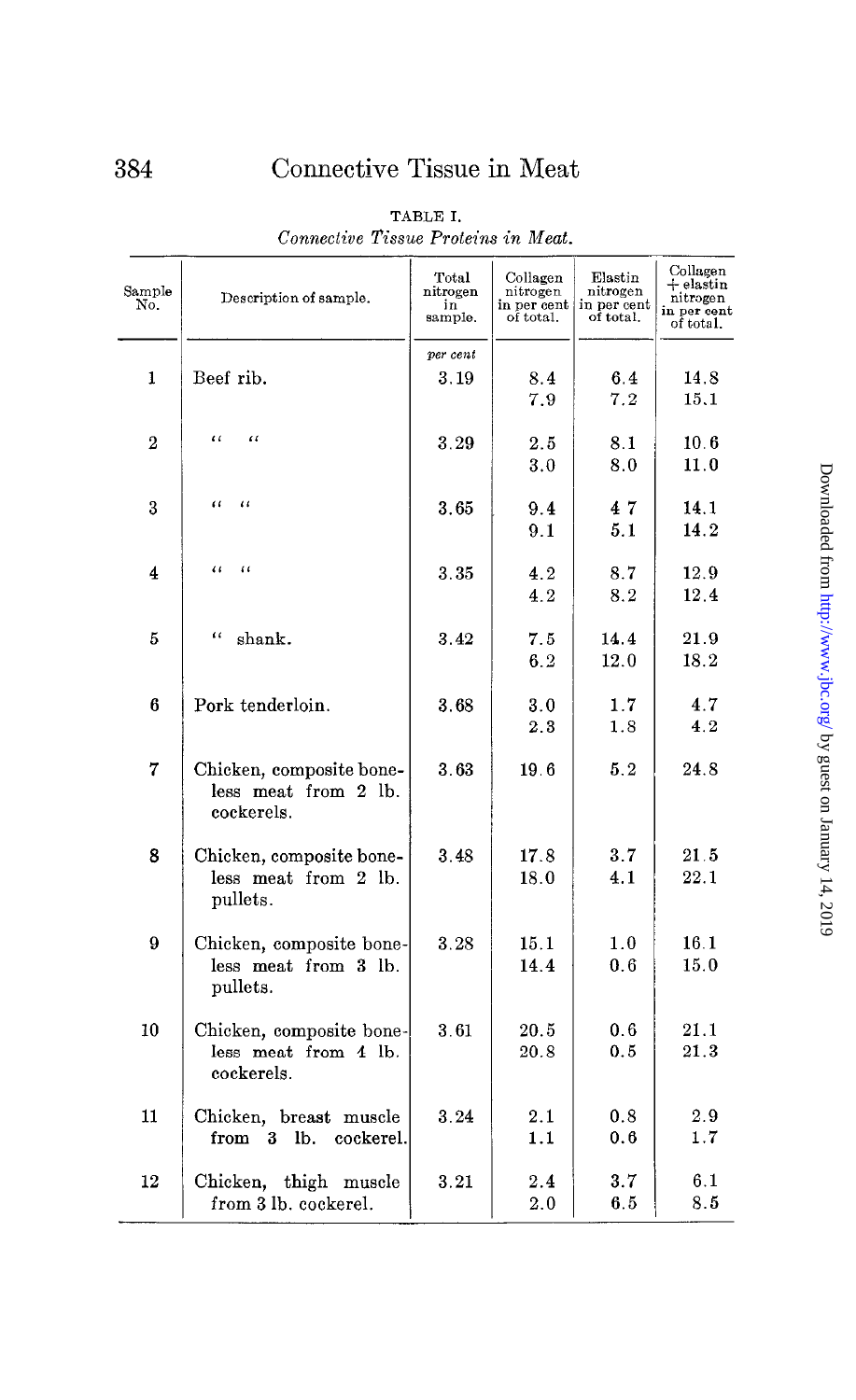| Sample<br>No. | Description of sample.         | Total<br>nitrogen<br>in | Collagen<br>nitrogen<br>in per cent | Elastin<br>nitrogen<br>in per cent | Collagen<br>$+$ elastin<br>nitrogen<br>in per cent |
|---------------|--------------------------------|-------------------------|-------------------------------------|------------------------------------|----------------------------------------------------|
|               |                                | sample.                 | of total.                           | of total.                          | of total.                                          |
|               |                                | per cent                |                                     |                                    |                                                    |
| 13            | Chicken, breast muscle         | 4.06                    | 1.7                                 |                                    |                                                    |
|               | from 3 lb. pullet.             |                         | 3.4                                 | 0.3                                | 3.7                                                |
| 14            | Chicken, thigh muscle          | 3.23                    | 12.2                                | 1.7                                | 13.9                                               |
|               | from 3 lb. pullet.             |                         | 12.4                                | 1.7                                | 14.2                                               |
|               |                                |                         |                                     |                                    |                                                    |
| 15            | Chicken, breast muscle         | 4.14                    | 6.5                                 | 1.6                                | 8.1                                                |
|               | from 4 lb. cockerel.           |                         | 6.8                                 | 1.6                                | 8.4                                                |
| 16            | Chicken, thigh muscle          | 3.69                    | 11.9                                | 1.8                                | 13.8                                               |
|               | from 4 lb. cockerel.           |                         | 13.5                                | 2.4                                | 15.9                                               |
| 17            | Pork, white tendon.            | 5.50                    | 87.7                                | 4.8                                | 92.5                                               |
|               |                                |                         | 90.7                                | 4.1                                | 94.8                                               |
|               |                                |                         |                                     |                                    |                                                    |
| 18            | $\iota$<br>$\epsilon$<br>Beef, | 6.98                    | 85.6                                | 0.4                                | 86.0                                               |
|               |                                |                         | 86.3                                | 0.4                                | 86.7                                               |
| 19            | $\epsilon$<br>"<br>yellow      | 6.97                    | 17.9                                | 80.0                               | 97.9                                               |
|               | ligamentum nuchæ.              |                         | 17.4                                | 80.0                               | 97.4                                               |
|               |                                |                         |                                     |                                    |                                                    |
| 20            | Pork, water- and fat-free      | 14.74                   | 32.4                                | 25.2                               | 57.6                                               |
|               | adipose tissue.                |                         | 34.5                                | 26.1                               | 60.6                                               |

TABLE I-Concluded.

of elastin would probably not detract greatly from the relative significance of the results obtained.

#### Results Obtained by the Method.

A number of samples of animal tissue were analyzed according to the method described above. In the tabulation of these results, the duplicate determinations are given as illustrations of the agreement to be expected. All of our results to date with this method are included in Table I, though obviously a few of them in routine work would call for repetition.

The method is evidently not capable of detecting small differences in the connective tissue content of different samples of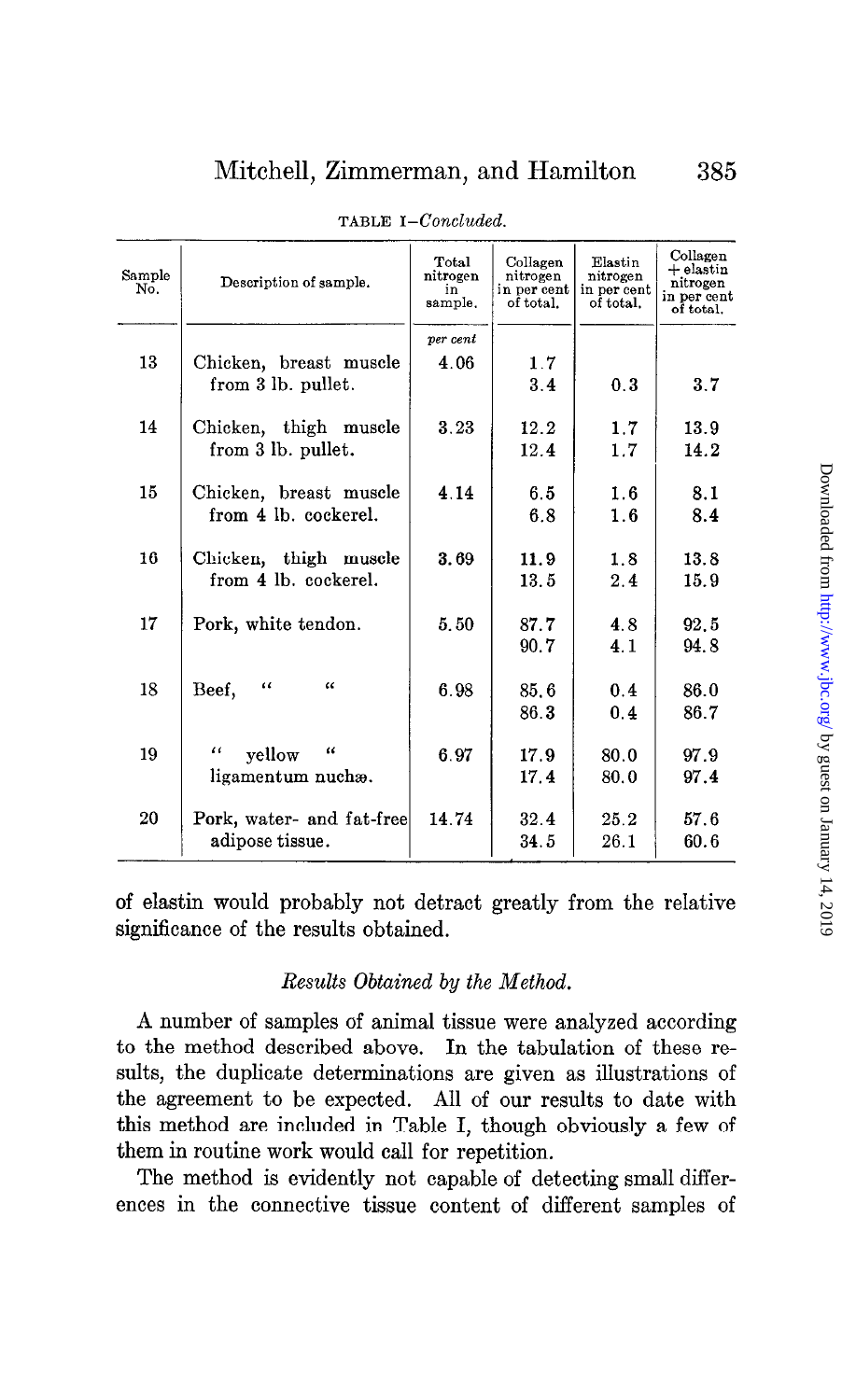meat. However, it would appear to be sufficiently accurate for many practical purposes. For example, a rib of beef is a tenderer cut than a shank, and the figures in the table indicate a distinctly smaller content of connective tissue, though different cuts of the same description apparently vary greatly in this respect, probably because of differences in condition of the steers from which they are taken. Pork tenderloin also evidently ranks as a very tender cut, according to the analysis of Sample 6. A comparison of Samples 7 to 10, inclusive, indicates that the composite sample of cockerel flesh is somewhat tougher than the composite sample of pullet flesh, while a comparison of Samples 11 to 16 inclusive, shows that the thigh of a chicken carries distinctly tougher meat than the breast. The latter samples do not indicate any clear cut differences between cockerel and pullet flesh.

The results for Samples 17, 18, and 19 permit a rough comparison with the results of other methods of separation. Buerger and Gies (9) report the composition of the organic matter of white tendinous tissue from the ox as follows: 85.1 per cent of collagen, 4.4 per cent of elastin, 3.5 per cent of mucoid, 0.59 per cent of coagulable proteins, 2.8 per cent of ether-soluble matter, and 2.4 per cent of extractives and undetermined constituents (obtained by difference). Vandegrift and Gies (10) give the following as the average composition of the organic matter of the ligamentum nuchae of the ox: 74.6 per cent of elastin, 17.0 per cent of collagen, 1.2 per cent of mucoid, 1.5 per cent of coagulable protein, 2.6 per cent of ether-soluble matter, and 1.9 per cent of undetermined material.

The results obtained on Sample 20 may not be representative of ordinary connective tissue, since the sample was analyzed in a dry, finely ground condition, permitting the possibility of appreciable loss of collagen or elastin elements through the 40 mesh sieve.

#### BIBLIOGRAPHY.

- 1. Lehmann, K. B., Sitzungsber. physik.-med. Ges. Würzburg, 1897, 35; Arch. Hyg., 1907, Ixiii, 134.
- 2. Schindler, F., Dissertation, Würzburg, 1895.
- 3. Schepilewsky, E., Arch. Hyg., 1899, xxxiv, 348.
- 4. Baumstark, R., and Cohnheim, O., 2. physiol. Chem., 1910, Ixv, 477.
- 5. Abderhalden, E., and Strauch, F. W., Z. physiol. Chem., 1911, lxxi, 315.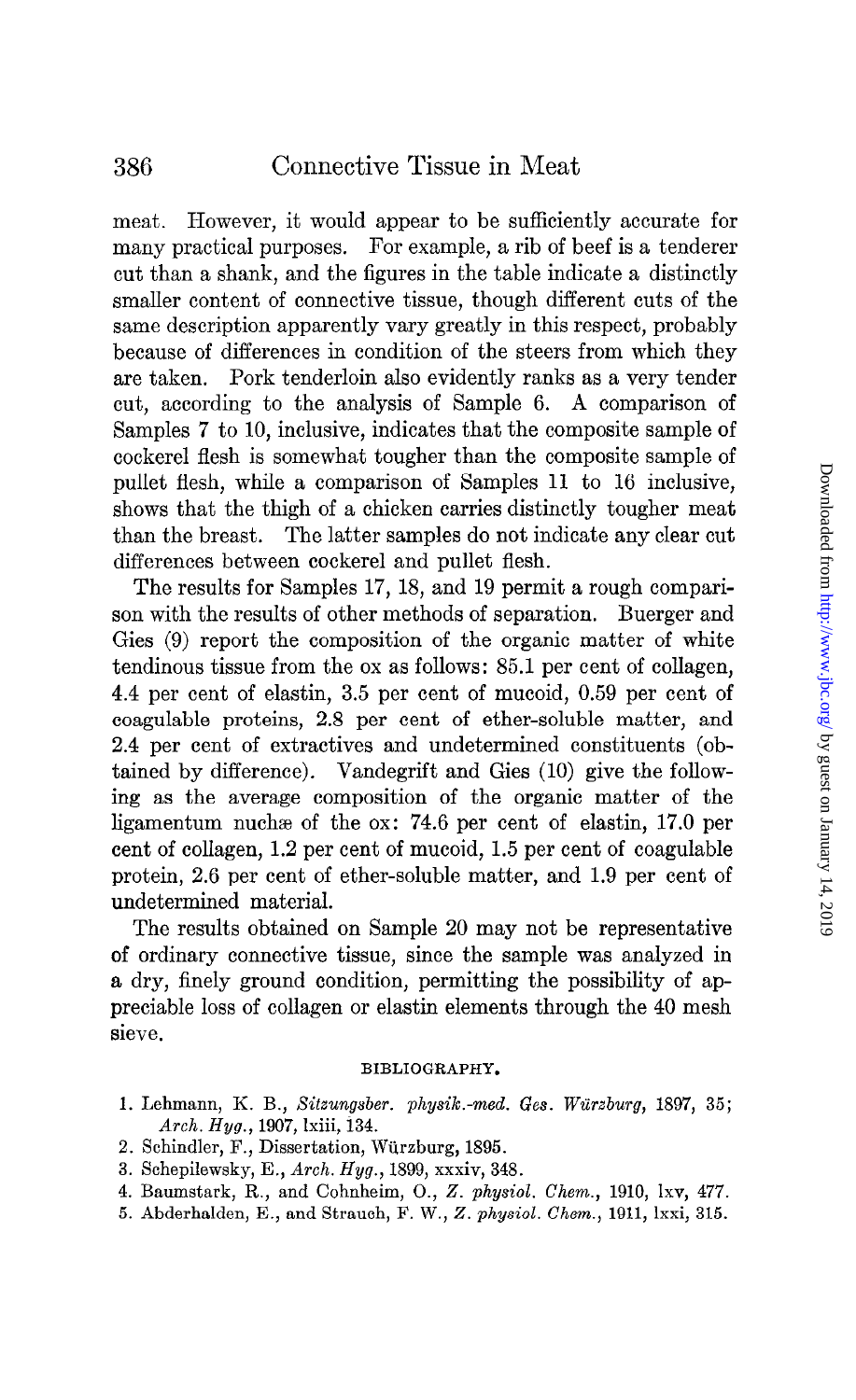- 6. Abderhalden, E., and Meyer, O., 2. physiol. Chem., 1911, Ixxiv, 67.
- 7. Chittenden, R. H., and Hart, A. S., Z. Biol., 1889, xxv, 368.
- 8. Ewald, A., and Kiihne, W., Verhandl. naturh. med. Ver. Heidelberg, 1877, i, No. 5; Jahresber. Fortschr. Thierchem., 1877, vii, 281. Thomas, A. W., and Seymour-Jones, F. L., J. Am. Chem. Xoc., 1923, xlv, 1515. 9. Buerger, L., and Gies, W. J., Am. J. Physiol., 1901, vi, 219.
- 10. Vandegrift, G. W., and Gies, W. J., Am. J. Physiol., 1901, v, 287.